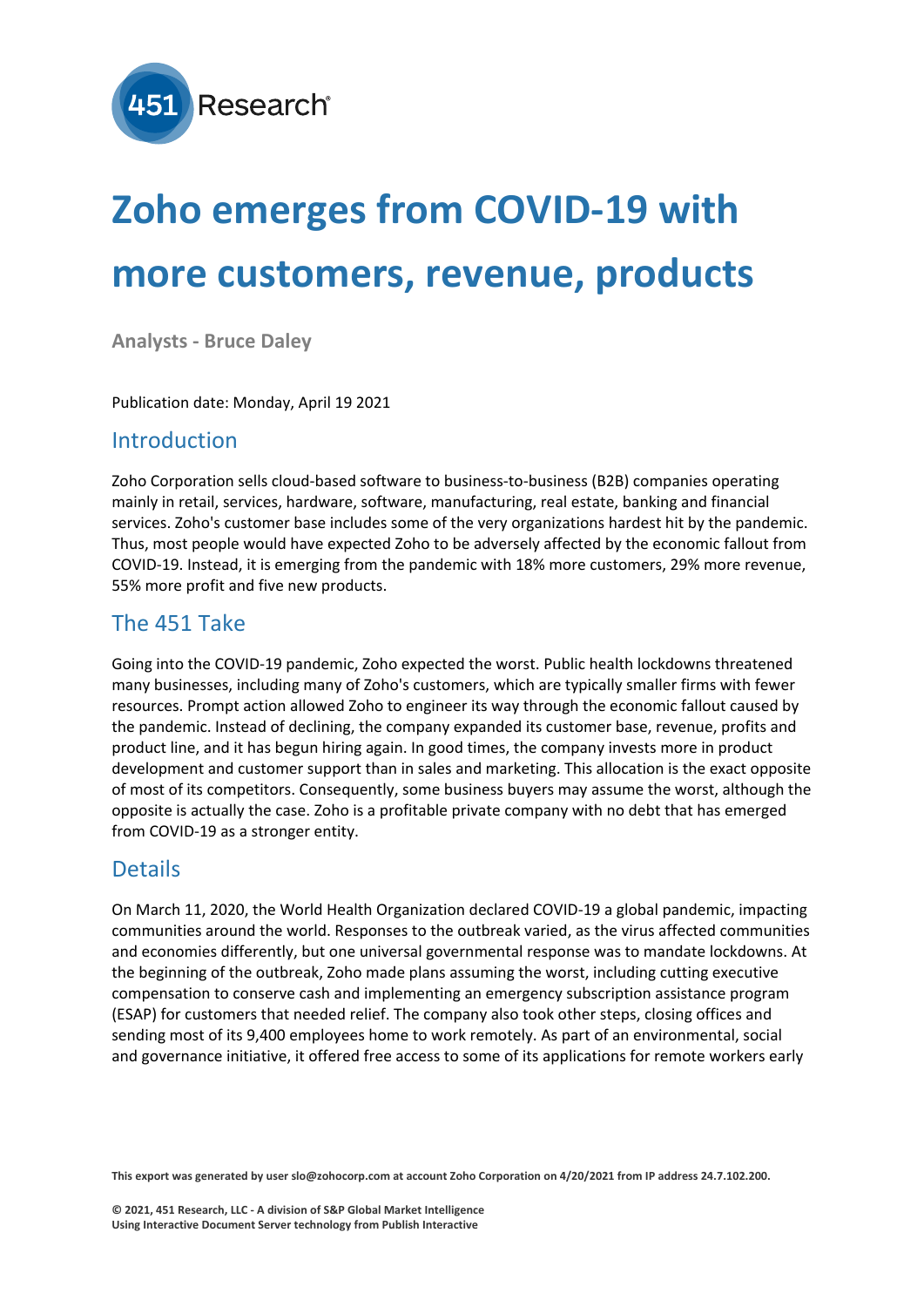in the pandemic. Zoho also provided a free app-building program for nonprofits and governments, among other initiatives. Although it froze its marketing budget, this generous act effectively boosted its brand visibility, especially in India. Many of Zoho's COVID-19 contingency plans were never put into action because the company expanded rather than contracted during the pandemic.

At the end of 2020, it reported 62 million users, representing an 18% increase over 2019. Customer retention also improved. From a churn rate of 4.4% in 2015, Zoho enjoyed a 2.9% churn in 2020. According to 451 Research's Voice of the Customer: Macroeconomic Outlook, Business Trends, the pandemic pushed the largest businesses to increase automation investments. In that survey, which ran in August and September 2020, 55% of respondents at companies with 10,000 or more employees said their organization had accelerated automation spending in response to the pandemic, almost twice the number that said they had decreased such expenditures. Given Zoho's lower churn during the pandemic, we believe those survey results mirror IT spending for companies with fewer than 10,000 employees. Additionally, during the last two years, Zoho saw consecutive 40% year-over-year growth in customers with more than 500 employees and 30% year-over-year growth in customers with over 1,000 employees. Zoho's results suggest that the company is moving upmarket to larger customers.

Even with most of its employees working remotely, Zoho expanded its product line with five new products: CommandCenter, Lens, Begin, Lean and Voice. Zoho also gained valuable first-hand experience from managing its own business remotely, which it used to enhance some offerings, such as Zoho Backstage OnAir, a virtual event software service.

Given the disease's severity, many assume the post-COVID-19 economic recovery will be permanently hamstrung by the damage done to businesses. They fear for the timing and nature of a potential economic recovery. Zoho's numbers appear to point to a different conclusion. Many of the organizations that survived the past year of upheaval have invested in improving operations, and may emerge in the eventual recovery stronger.



#### **Financial Impact of COVID-19 on Zoho**